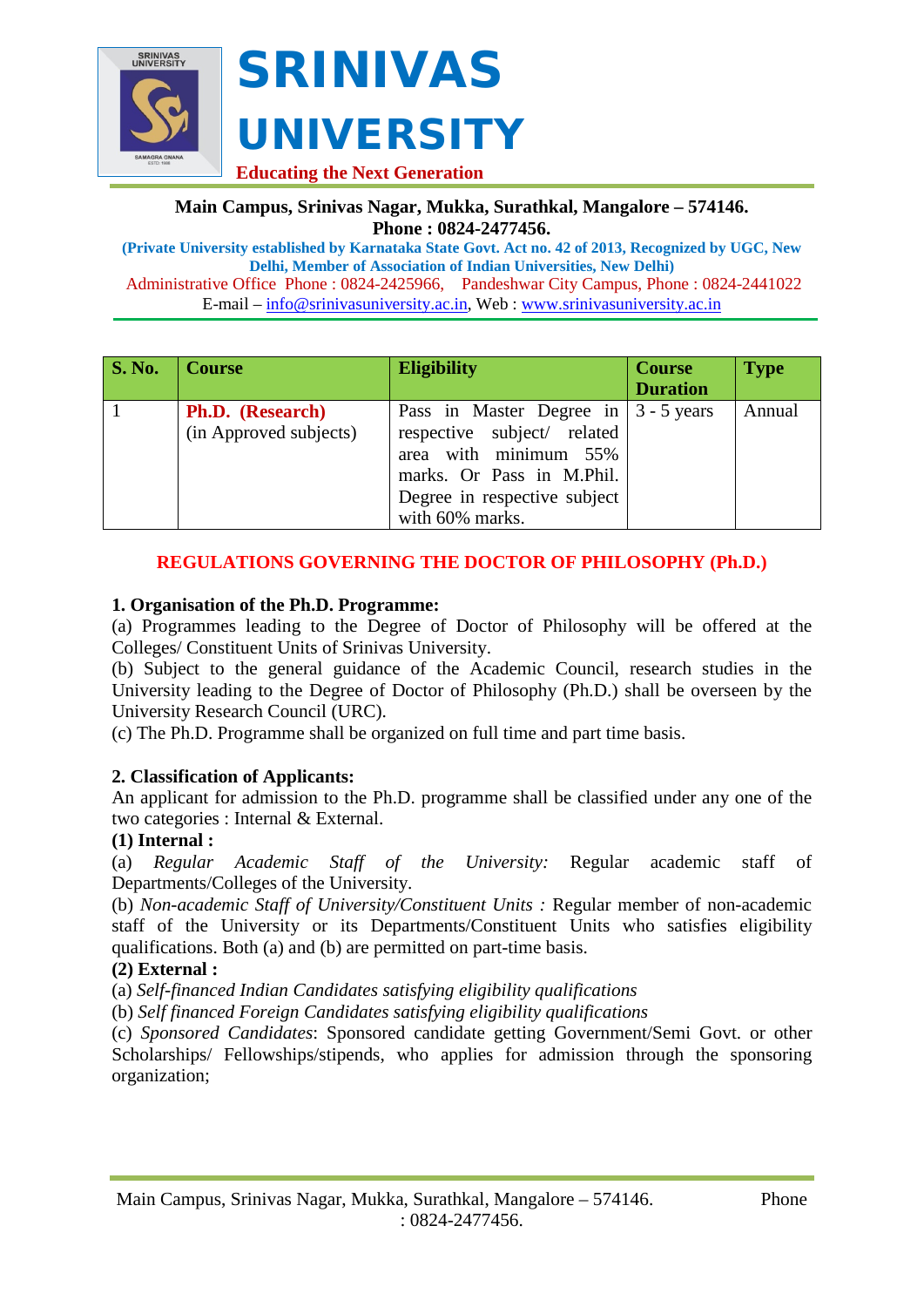(d) *Working Teachers:* Regular faculty members of other Universities and recognized/ approved institutions in India and abroad, possessing minimum prescribed academic qualifications;

(e) *Corporate Research Scholar:* Candidates working with reputed organizations in India and abroad having at least three years experience and possessing minimum prescribed academic qualifications;

Both (a) and (b) and (c) are permitted on full-time basis. And (d)  $\&$  (e) are permitted on Parttime basis.

### **3. Minimum qualifications for admission:**

(a) The required minimum qualification for admission to a Ph.D. programme shall normally be a two year Master's Degree in the subject/relevant field with a minimum of 55% marks or equivalent grade (50 % for SC, ST or those who have minimum ten years teaching/industry experience). Or Pass in M.Phil. Degree in respective subject with 60% marks after completion of Masters Degree.

(b) In exceptional cases, Department Research Committee (DRC) may propose any other suitable qualifications/ requirements in specific areas, consistent with the norms of UGC, AICTE and other statutory bodies, to URC for its recommendation to the Academic Council for approval\*.

*\*Provided that where the minimum eligibility criteria for admission laid down by various Statutory/Regulatory bodies is higher than the minimum eligibility criteria as prescribed above, the criteria laid down by such Statutory Bodies will be followed.* 

#### **4. Eligibility conditions for admission:**

(a) It is desirable that the applicants who possess minimum prescribed qualifications for admission to Ph.D. programme, should also have an excellent academic/ professional attainment in the relevant discipline.

(b) The applicant for Part-time Ph.D. should:

(i) prove to the satisfaction of DRC that his official duties permit him to devote sufficient time for research.

(ii) ensure that facilities for pursuing research are available at his place of work in the chosen field of research.

(c) An applicant who was initially registered for the M.Phil. Programme of this University and whose CGPA is at least 7 in Course Work of M.Phil. programme, may be considered for admission to the Ph.D. programme without completing M.Phil. programme on specific recommendations of DRC and subject to approval by the University Research Council. In such cases, there is no need to repeat the course work for Ph.D.

(d) Candidates already registered for Ph.D. with other Universities approved by UGC can transfer the registration on producing No objection certificate from that university, and subject to the approval of the Vice chancellor. Once admitted the existing rules and regulations shall be applicable. However, the date of registration will be considered to be the original date of registration with the previous university.

(e) A valid score in the Entrance test conducted by the University is necessary in all the above cases.

#### **5. Application for Admissions:**

**(a) Applications for admission to Ph.D. programmes shall be invited through an open advertisement, twice a year in July and January for each programme in the prescribed form as laid down by the University.** 

**(b) Applications shall be screened and shortlisted by the DRC will have to appear for the Entrance Test to be conducted by University Research Council (URC).**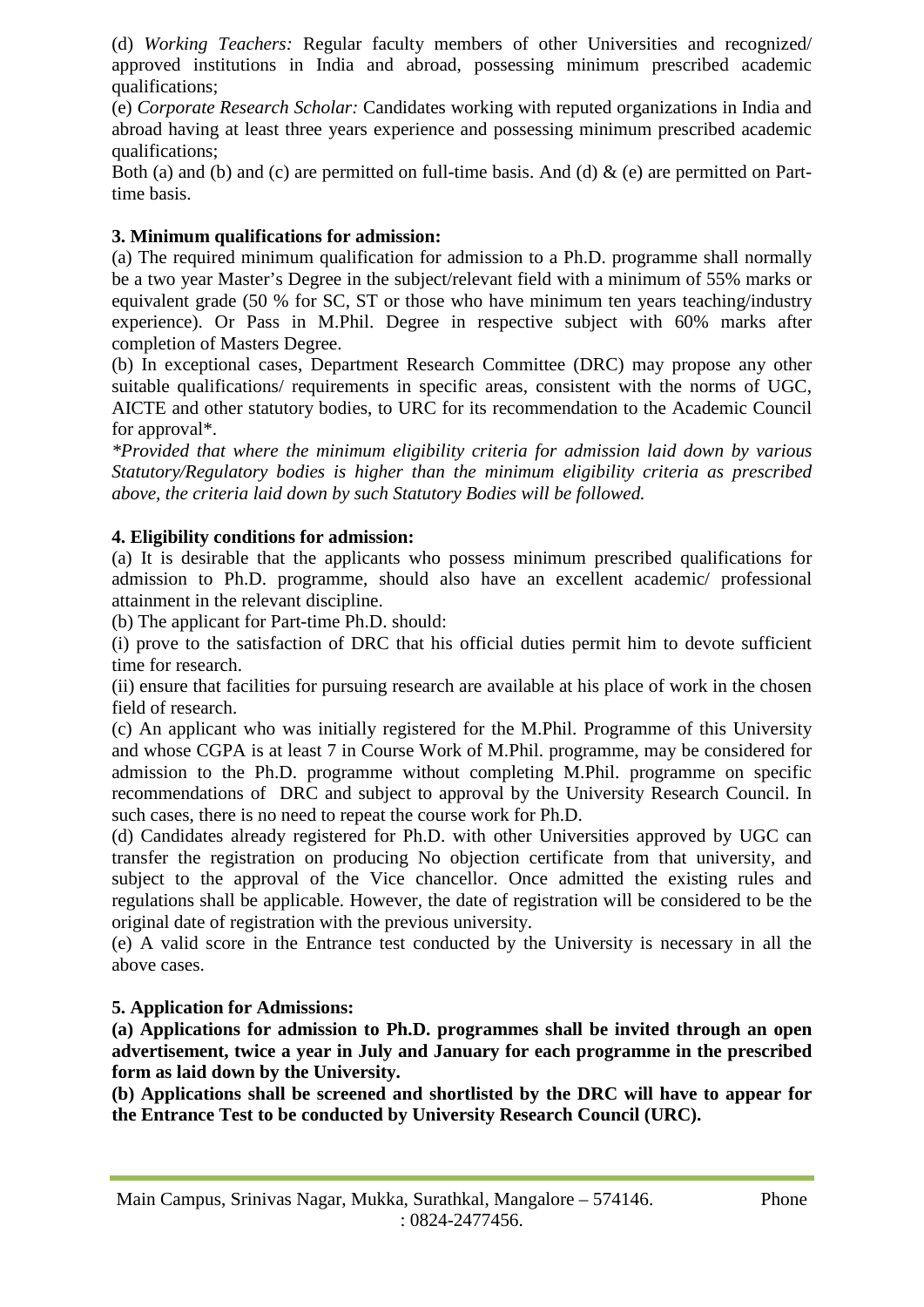(c) Non Resident Indian (NRI), Persons of Indian Origin (PIO) and Foreign Nationals may be admitted to the programme in accordance with the policy guidelines laid down by the Government of India.

(d) DRC shall prepare a tentative list of guides depending on the specific areas of research indicated by the shortlisted applicants.

(e) DRC shall invite each selected candidate to submit the synopsis of his proposed research in consultation with a teacher from the tentative list of guides. The synopsis shall be scrutinized.

(f) After considering the recommendations of the DRC, the University Research Council (URC) shall recommend to the University for approval of the applicant for registration to the Ph.D. programme.

(g) The verification of the Eligibility documents including Certificates of the qualifying examination is performed by the DRC and to be submitted to URC for final approval.

(h) A Score card reflecting their score in the entrance exam conducted by the University will be issued to eligible candidates by the URC.

# **6. Constitution & Functions of Department Research Committee (DRC):**

(a) This Committee is constituted for each College of the University and shall comprise of Guide(s), two other faculty members in the related area and Dean/HOD as the Chairman.

(b) DRC shall perform the following functions:

(i) invite the candidate for scrutinizing his research proposal to ensure that the proposal is suitable.

(ii) ascertain the availability of facilities required for the proposed research.

(iii) prescribe the Course Units to be taken by the candidate, and recommend exemption from the requirement if so with justification.

(iv) recommend to URC the suitability or otherwise of the candidate and his proposal along with relevant details and documents.

(v) periodically monitor the performance of the work of the candidate and provide advice to candidate, where necessary.

(vi) approve the final synopsis of the thesis on its completion and the final title of the thesis.

(vii) recommend the panel of examiners.

# **7. Registration:**

(a) **The University Examination section after considering the recommendations of URC shall approve the registration of the candidate and communicate it to the candidate through the Chairman of the DRC.** 

(b) A summary report of the candidates registered for Ph.D. shall be duly sent to the Registrar of the University for enrolment of the candidate.

(c) The certificate of Registration will be issued to the candidate subsequently subject to remittance of the prescribed registration fee.

# **8. Renewal of Registration:**

Candidates have to submit progress reports of their work every six months after the registration to the DRC failing which their registration stand cancelled.

# **9. Fee Structure :**

(1) The Fee structure for the Ph.D. programme is decided by the University Research Council in consultation with Board of Governors.

(2) Fee structure for the candidates admitted for the year 2017 is provided below :

1. Application Fee  $=$  Rs. 1,000 (To be paid at the time of submitting Application)

2. Registration Fee = Rs. 5,000 (To be paid by selected candidates before commencement of Course work)

3. Annual Fee  $=$  Rs. 60,000 (To be paid at the beginning of each year)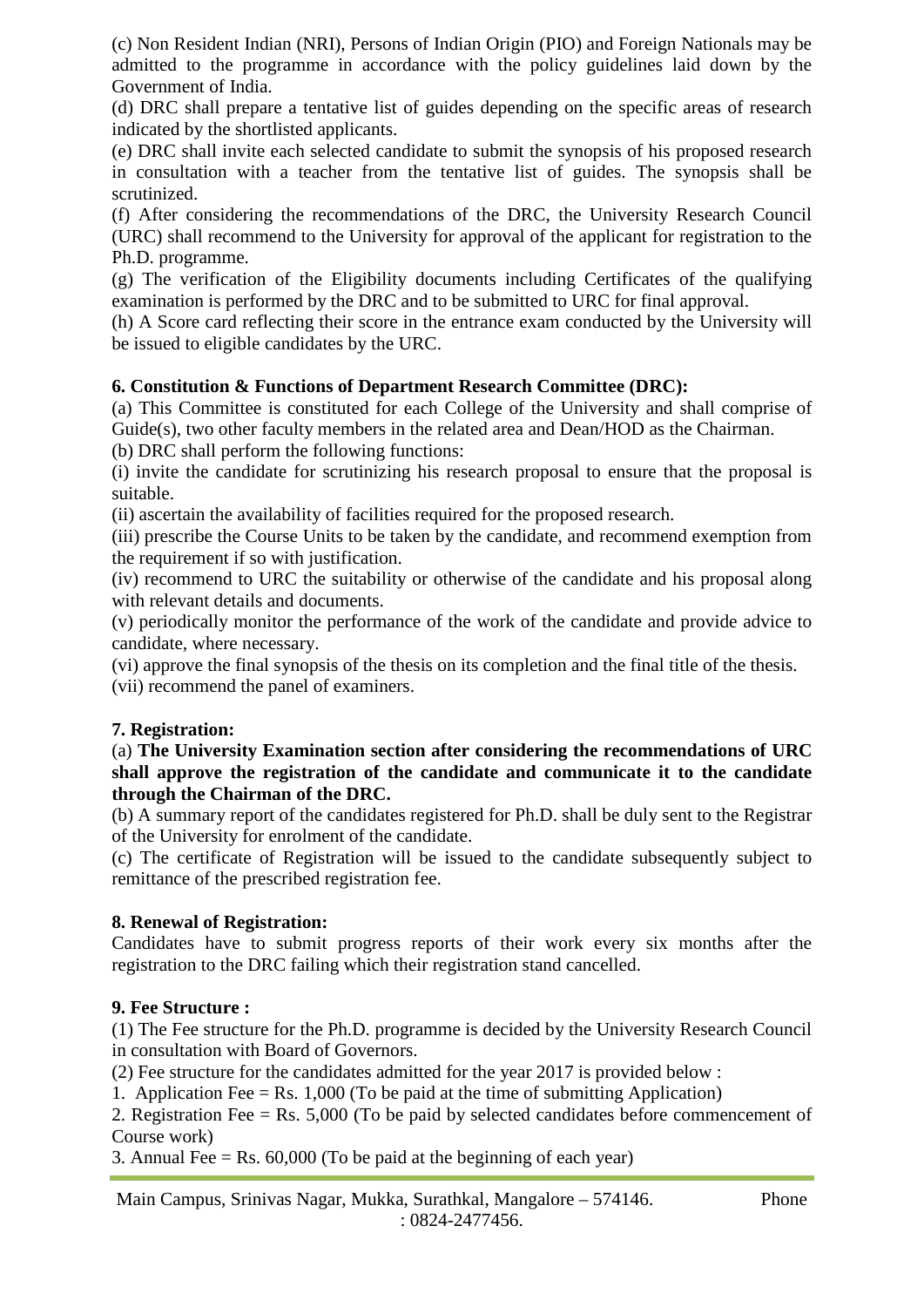4. Coursework Exam & Certificate Fee = Rs. 2,000 (To be paid before undertaking Course work examination)

5. Thesis Submission & Evaluation Fee = Rs. 15,000 (To be paid before submission of Thesis)

6. Ph.D. Viva-voce Fee  $=$  Rs. 15,000 (To be paid by successfull candidates to be paid on approval of the Thesis)

7. Ph.D. Provisional Certificate Fee = Rs. 1,000 (To be paid after declaration of result).

(3) Whereas internal applicants can register for research on Part-time, external applicants can register either on part time or full time as the case may be. Annual Tution Fee may vary for part-time and full-time. The internal candidates need to pay only 50% of the Annual Fee as compared to the external candidates.

### **10. Internal Candidates :**

Internal candidates are defined in para 2 of the regulations. However, it shall not be obligatory for the University to maintain the services of such candidates because he/she has undertaken/registered for Ph.D. research. Internal candidates who discontinue service with the University shall be considered as external thereafter and rules regarding payment of fee, period of completion etc. shall be applicable as those of external candidates.

#### **11. Time Period Requirement for submission of the Ph.D Thesis:**

#### (a) *Minimum Time Period:*

(i) The minimum period required to submit thesis after registration for full time Ph.D. candidates shall be three years from the date of registration & the minimum period for parttime Ph.D. candidate shall be four years. However, the minimum period of four years for Part-time Corporate/Internal Research Scholars may on the recommendations of DRC, be reduced to three years considering the relevance of experience working with reputed organizations in India or abroad / substantial number of research publications in related areas. *(b) Maximum Period:* 

The candidate registered for full time Ph.D. Programme shall be allowed to submit their thesis within five years of the date of their registration and part-time candidates within six years. Thereafter, the registration shall stand cancelled automatically unless, for valid reasons, an extension is granted by the Vice-Chancellor.

(c) For those who possess M.Phil. degree in the subject from the same or any other recognized University, the minimum period for full-time research shall also be three years and maximum period shall be five years. For part-time research the minimum period shall be three years and maximum period shall be six years.

#### **12. Re-Registration:**

A candidate will be allowed to register after the expiry of the maximum period of Ph.D. registration, only if an extension of registration is approved by the Vice-Chancellor.

# **13. Residency Period:**

Full time candidates have to undergo residency and maintain 75% attendance. During the first two years of residency they shall be assigned for teaching and documentation.

#### **14. Change of Registration:**

(a) A candidate may be allowed for valid reasons to change his status from full-time to parttime or vice-versa on the recommendations of DRC and with the approval of the University.

(b) If a full-time candidate changes his status to part-time, the minimum period of requirement shall be three years and maximum shall be seven years.

(c) In case a candidate is registered as a part-time candidate and applies for registration as a full time candidate, the minimum period requirement shall be three years and maximum will be five years. However, only two-third of the period already spent as a part-time candidate shall be counted.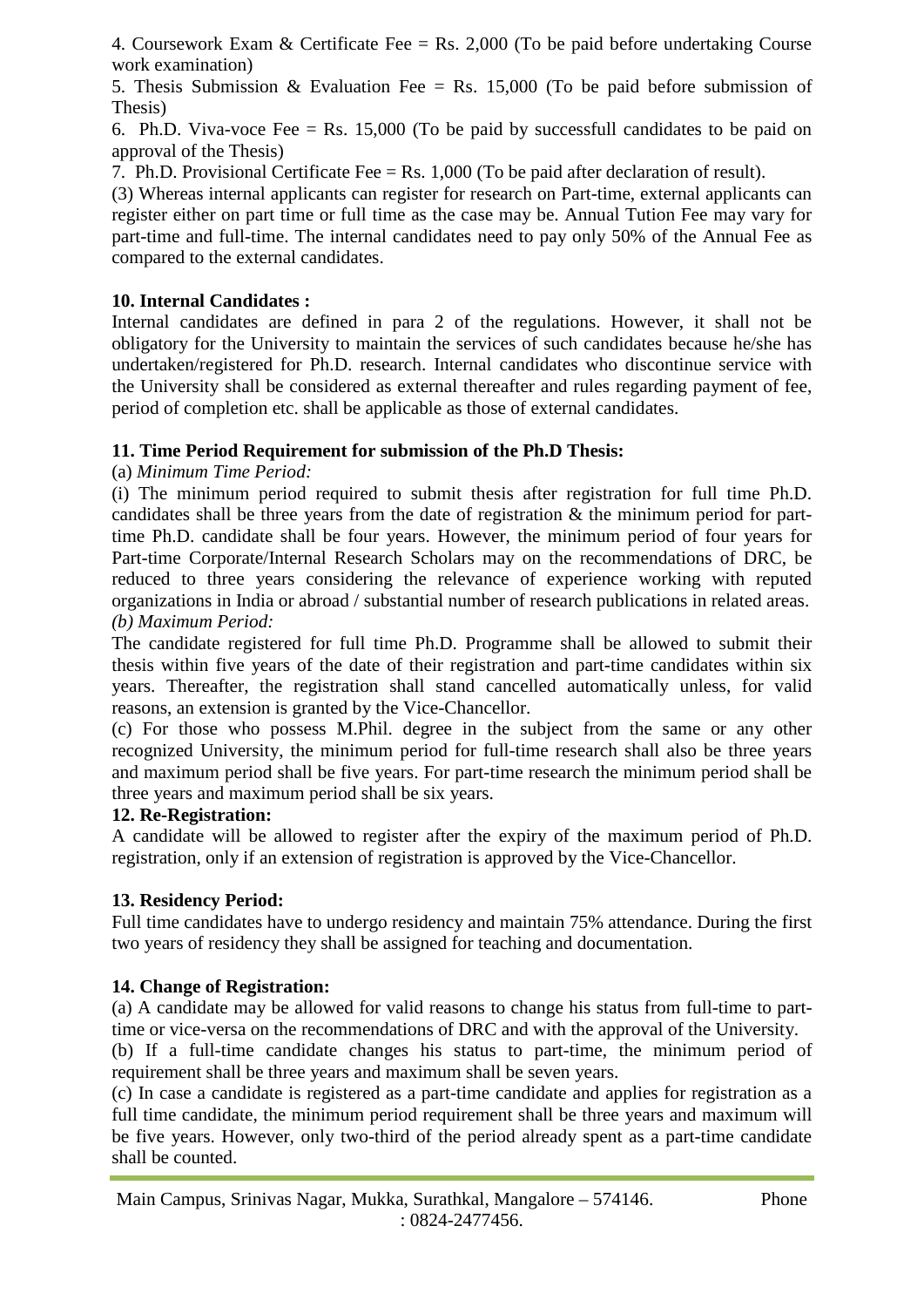# **15. Course Work Credit Requirements and Registration for Courses:**

(a) Departments/Constituent Units shall draw a list of post graduate Course Units which can be offered to Ph.D. candidates.

(b) Each candidate will be required to take Course Units as prescribed by SRC and approved by the DRC.

(c) A candidate will earn credits for a Course Unit only if he obtains a minimum of Grade B+. Further, if a candidate fails to get qualifying Grade B+ i.e., he will be given second opportunity to improve his minimum qualifying Grade B+, failing which his registration will be liable to be terminated.

(d) The candidates registered for Ph.D. Programmes in Departments/ Constituent Units can be allowed to complete the Course Unit requirements, if considered necessary, through outside department courses.

(e) Those who have M.Phil. from this or any recognized university are exempted from course work for the Ph.D.

# **16. Course work Examination:**

(a) As part of course work completion, all candidates shall be required to take an examination in the prescribed manner to test his/her knowledge in his broad field of research and his academic preparation and potentials to carry out the research work. This shall be conducted by the DRC. The candidate should secure at least Grade B (60% marks) in the examination for successful completion of course work.

(b) Unsuccessful candidates shall be allowed a second opportunity to clear the examination. If a candidate is unsuccessful again, his/her Ph.D. registration shall be cancelled.

# **17. Thesis Guide(s)**

(i) A list of the approved in respective subjects will be constituted by the URC and maintained by the University.

(ii) The Guide(s) shall be any full-time faculty member of the University/Constituent Unit with a Ph.D. degree and minimum of five years teaching experience and substantial research publications.

(iii) An external person with proven merit and experience in the subject/area may be appointed as Co-Guide if the URC seems fit.

(iv) No person who himself is registered for Ph.D. degree at the University or any other Institution would be eligible to act as a Guide or co-guide.

**(v) The maximum number of Ph.D. students who can be supervised by a faculty member at any time in the University shall be eight (8) including statutory stipulations. However, in special circumstances, the Vice Chancellor may allow relaxation in the upper limit of intake.** 

(vi) A faculty member who is due to retire within the next two years can be appointed as a Guide and can continue to be the Guide even after his retirement provided the URC is convinced of his availability for continued guidance to the candidate. However, a faculty member who was already a guide on retirement may continue as a Guide, if re-employed or appointed Emeritus Fellow. Appointment of substitute to a Guide, who cease to be on the services of the University will be as per provisions made in the regulations.

(vii) In case the Guide proceeds on leave for twelve months or more, resigns or expires, an arrangement shall be made as provided in the Guidelines of the Research Degree Programmes.

(viii) Once registered, the change of Guide will not be allowed.

(ix) A faculty member appointed as a Ph.D. Guide is normally expected to be available to a research candidate in the University Department/ Constituent Unit till the thesis is submitted.

# **18. Appointment of Co-Guide(s):**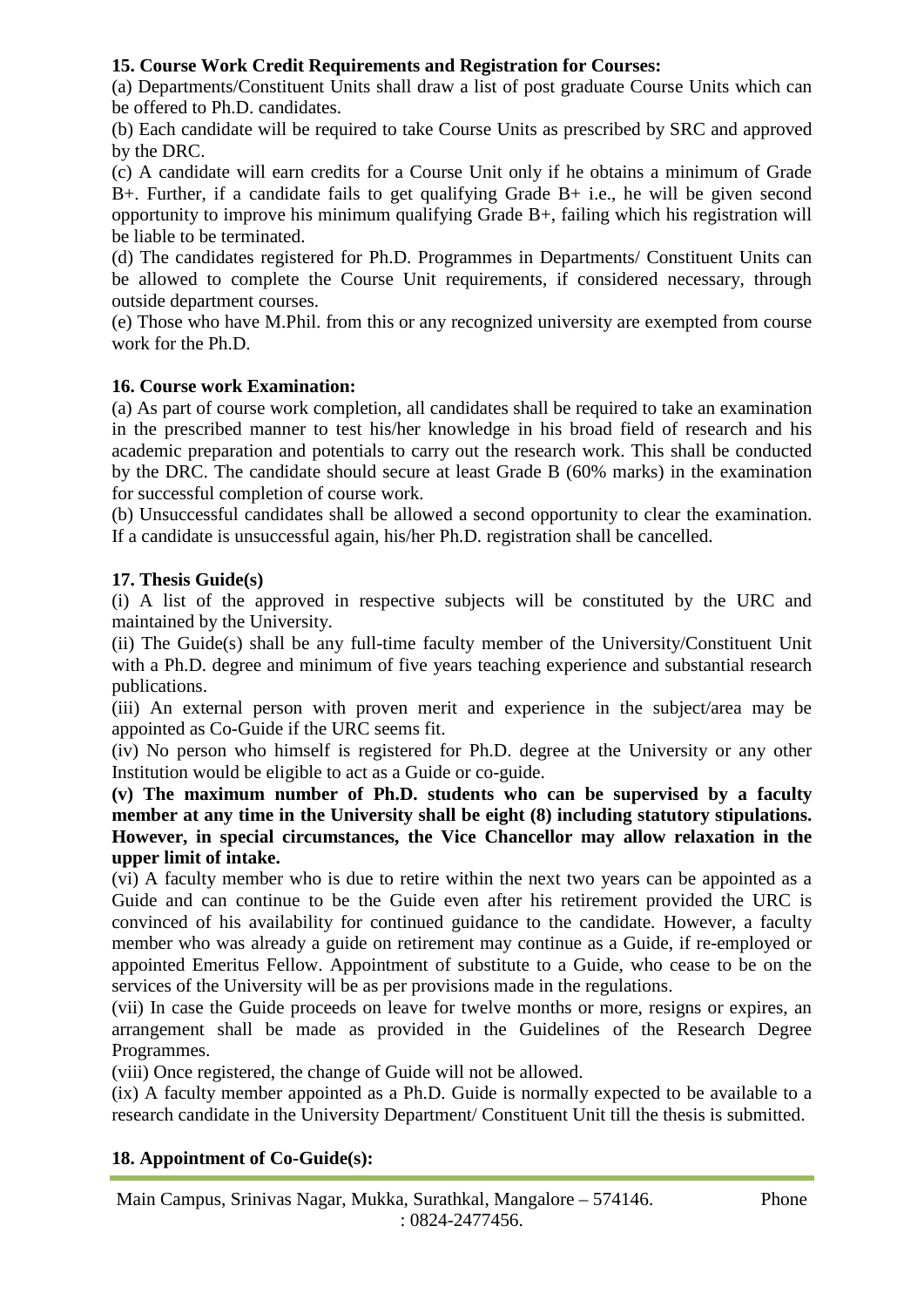The DRC with the approval of URC may appoint more than one Guide(s) not exceeding a total of three to guide a candidate. Normally, there should not be more than two Guides from within the Department/Constituent Unit. Appointment of any other Guide(s) shall not be made after the lapse of 18 calendar months from the date of registration of the candidate.

# **19. Performance Monitoring:**

The academic/research progress of each candidate shall be monitored by DRC. For this purpose each candidate shall submit a progress report at the end of each Semester to the Chairman, DRC through his Guide(s). DRC shall evaluate the work of the candidate and award **S** (Satisfactory) or **U** (Unsatisfactory) grade.

(a) If the progress is "unsatisfactory", on the first appearance of "U" grade, a warning would be issued to the candidate.

(b) If a candidate gets three "U's" or two successive "U's", his registration is liable to be terminated.

#### **20. Seminar & Publications :**

The student before submitting the final synopsis of his/her Ph.D. thesis must have published **minimum of three research papers as first author along with his/her research supervisor/(s) in refereed indexed journals. DRC shall constitute a Doctoral Committee, before which the student has to present the final synopsis in the form of a seminar to get approval to submit final Thesis.** Thereafter, a copy of the synopsis along with the copy of published papers shall be forwarded to the URC for obtaining the permission for Thesis submission.

#### **21. Final Synopsis :**

(a) On completion of research work, the candidate shall submit to DRC through Guide(s), eight copies of the final synopsis of his/her thesis.

(b) The final synopsis will be submitted by the candidate normally within two months after the presentation in Seminar.

(c) DRC shall, in a meeting in which the candidate shall be required to be present, scrutinize the final synopsis for approval and approve the title of the thesis after its revision, if necessary.

(d) The DRC will forward the final synopsis with its recommendations to the University Research Council for appointment of the thesis examiners.

(e) If a candidate fails to submit his thesis within four months of the approval of final synopsis, he shall be required to submit a fresh final synopsis. However, in case a candidate fails to submit his thesis within the stipulated time and has proper justification for the delay, the Head of Department/ Constituent Unit may, on the recommendations made by the DRC and on individual merit of each case, grant him an extension of not more than two months.

# **22. Panel of Examiners for Ph.D.:**

(a) A Ph.D. thesis shall be evaluated by three examiners, two of whom shall be external and the third shall be guide or guides (to be counted as one examiner). A panel of experts in the field of study may be prepared by the URC in consultation with DRC. This panel may include Five experts from the same State and Five from other States or Abroad.

#### **23. Thesis Preparation and Submission:**

(a) The thesis shall be written in English or in any other language as approved by DRC in the format and style in accordance with the guidelines for Research Degree Programmes. (b) No part of thesis shall have been submitted for the award of any other degree or diploma. (c) The thesis shall involve in depth study and critical review of the area of his topic and creation of new knowledge in the area. It should bear evidence of the candidate's capacity for analysis and judgment as well as his ability to carry out independent investigation, design or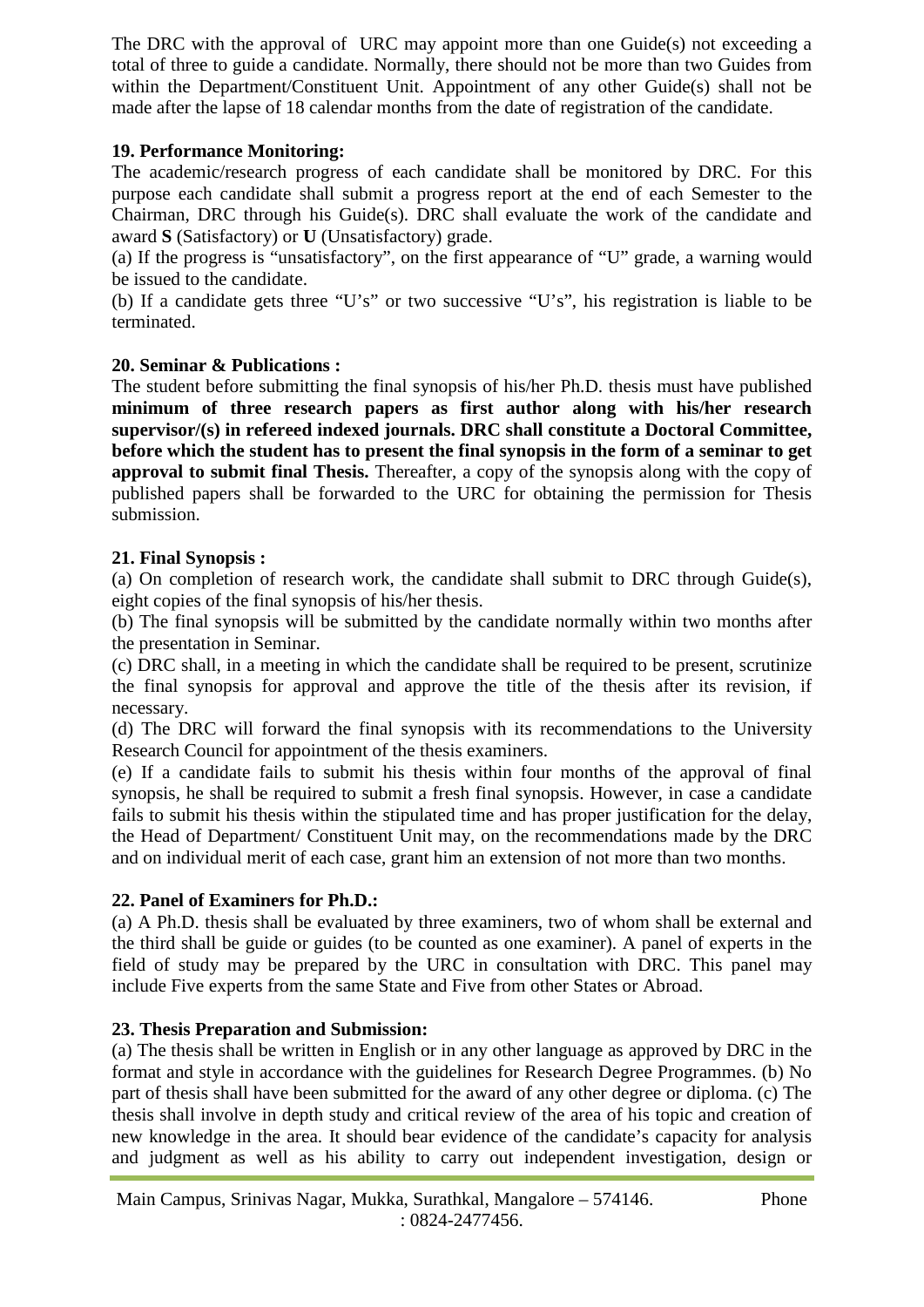development. It should be characterized by discovery of facts or fresh approach towards interpretation of facts and theories or significant contribution to knowledge or development or a combination of these. (d) After clearing the seminar, four copies of the thesis in maroon colour with hard cover binding and two softcopies in pen-drive must be submitted. These hard bound copies with the declaration claiming originality by the candidate and certification from the guide must be submitted. A certificate of non-plagiarism shall be submitted by the candidate endorsed by the Guide(s).

# **24. Thesis Evaluation:**

Detailed procedure for evaluation of thesis shall be prescribed in the Guidelines for Research Degree Programmes.

(a) The Vice Chancellor may recommend three names from the Panel to evaluate the Thesis.

(b) Each examiner shall be requested to send a detailed evaluation report and his recommendations on the prescribed proforma within six weeks of the date of receiving the thesis.

(c) If the thesis report is not received from an examiner in six weeks, a reminder will be sent to the examiner. If no response is received from the examiner in two weeks thereafter, another examiner shall be substituted from the approved panel.

(d) Each Examiner will examine the thesis to judge that the thesis is a contribution to knowledge characterized by: (i) the discovery of new facts, or (ii) a fresh approach towards interpretation and application of facts or theories existing, (iii) reveals the candidate's capacity for critical examination and sound judgment, and (iv) the literary presentation is satisfactory.

(e) All examiners will submit the reports on the prescribed form clearly stating one of the following: (i) The thesis is recommended for the award of Ph.D., or (ii) The thesis is recommended for the award of Ph.D. Degree subject to the candidate giving satisfactory answers to queries specifically mentioned in the report, at the time of Viva Voce examination, or (iii) The candidate be allowed to resubmit his thesis in a revised form, or (iv) The thesis be rejected.

(f) The examiners reports shall be forwarded to the Guide(s), who will inform the candidate eligible for oral defense, only those comments and queries in the reports which require explanation and answers without disclosing the identities of the examiners.

(g) The reports of all internal examiners including the Guide and Co-guides if any shall be counted as one report.

(h) If all the three reports recommend acceptance of the thesis, the candidate shall be eligible for oral defence.

(i) If two of the three reports recommend revision of the thesis, the candidate will be given opportunity to revise the thesis accordingly and resubmit it normally within a period of one year for the evaluation by the same set of examiners.

(j) If one of the reports recommends rejection, the comments and queries in the report, shall be communicated to the candidate, and the candidate shall be given an opportunity to give replies to the comments made in the report. Such reply of the candidate along with his/her thesis shall be sent to the next examiner on the panel for evaluation. If the report of the next examiner also recommends rejection, the thesis shall be rejected.

(k) If two of the three reports recommend rejection, the thesis shall be rejected. The candidate may, however, be allowed to re-submit the thesis normally after one year, provided the title of the thesis remains unchanged. Normal procedure will be followed for the evaluation of the resubmitted thesis.

(l) If all the three recommend rejection thesis shall be rejected.

(m) In case one of the reports recommends revision of the thesis, the candidate will have the option to revise the thesis within one year. The revised thesis shall be submitted not earlier than six months but not later than one year. The revised version of the thesis would be sent to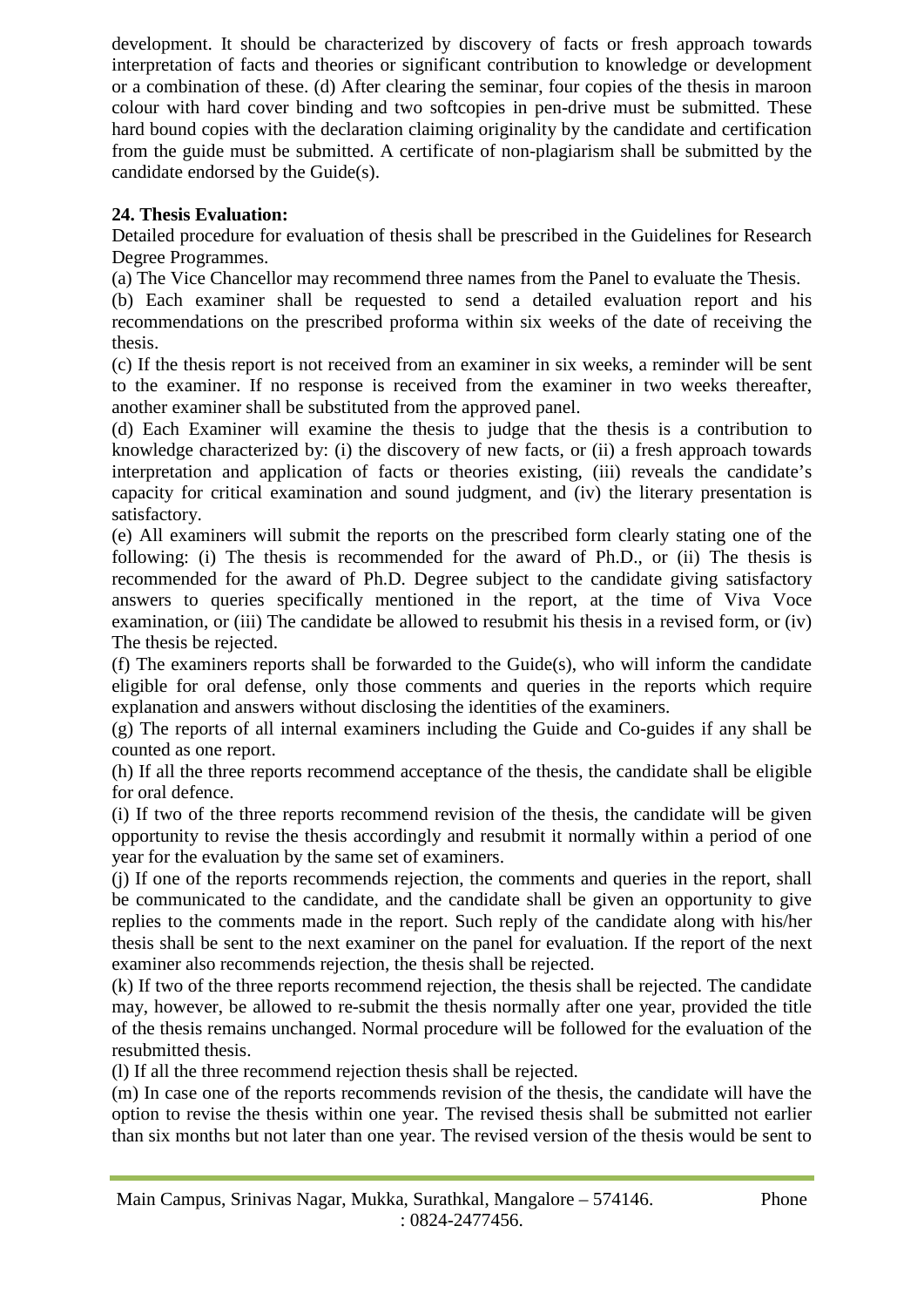all the examiners for their recommendations. However, if the URC does not consider it fit for revision, it may ask for appointment of a fresh examiner.

(n) The new examiner, when appointed, shall be Indian or Foreigner depending on whether the thesis was rejected by the Indian or the foreign examiner in the first instance. The reports of all the examiners will be sent to him without revealing the identity of the examiners along with the response of the candidate, if any, to these.

(o) If the fourth examiner recommends revision, the thesis would be suitably revised and resubmitted normally after six months and sent for examination to all the examiners except to the one in whose place the fourth examiner was appointed. In case the fourth examiner recommends rejection or his recommendation for revision is not accepted by the candidate, the thesis shall be rejected.

(p) Any doubt arising out of the procedure laid down in these regulations shall be referred to the Vice Chancellor for a decision.

(q) In case of ambiguous recommendations by the examiner, the HOD will approach the examiner for a clear recommendation. In case, a clear recommendation is not forthcoming, the matter may be referred to the Vice Chancellor for his decision.

# **25. Re-submission of Thesis:**

(a) In case of resubmission of a thesis after revision, an additional fee for the re-evaluation of the thesis shall be payable by the candidate;

(b) The revised thesis may be submitted normally in one year from the date of intimation for resubmission.

# **26. Oral Defence Examination (Viva-Voce):**

(1) If the thesis is recommended for award of degree, the candidate shall be required to defend his work/thesis orally (viva-voce examination) before a duly constituted Committee hereinafter referred to as the Oral Defence Committee (ODC). The date and time of the vivavoce shall be duly notified by HOD to enable the interested faculty members, staff members and students to attend it.

(2) Composition of ODC:

(a) For the candidates who get unanimous recommendations of acceptance in three reports in the first instance, the composition of the ODC shall be

(i) HOD - Chairman

(ii) Guide(s)

(iii) External Examiner (Preferably Indian)

(3) HOD shall convene a meeting of ODC on an appropriate date. The date of viva-voce shall be communicated to the candidate at least fifteen days in advance.

(4) In the viva-voce examination, the candidate shall be required to give his response to comments and questions arising out of the examiners reports apart from the queries and questions raised by members of ODC and, with permission of HOD, questions asked by others who are present.

(5) The ODC shall give its recommendations in the prescribed proforma. The ODC shall have the following options for its recommendations:

(i) Ph.D. degree be awarded.

(ii) Ph.D. degree be awarded with corrections. However, the candidate should prepare a supplement to be added to the thesis document as specified in the report of ODC and or textural corrections, if needed.

(iii) Ph.D. degree be not awarded for the reasons to be recorded in the report.

(6) In case of difference of opinion among the members of ODC, separate reports shall be submitted.

(7) HOD shall forward the report(s) of ODC to CoE/Registrar (Evaluation) in a folder which shall also contain,

(a) A copy of the thesis along with the Supplement, if required, in the report of ODC and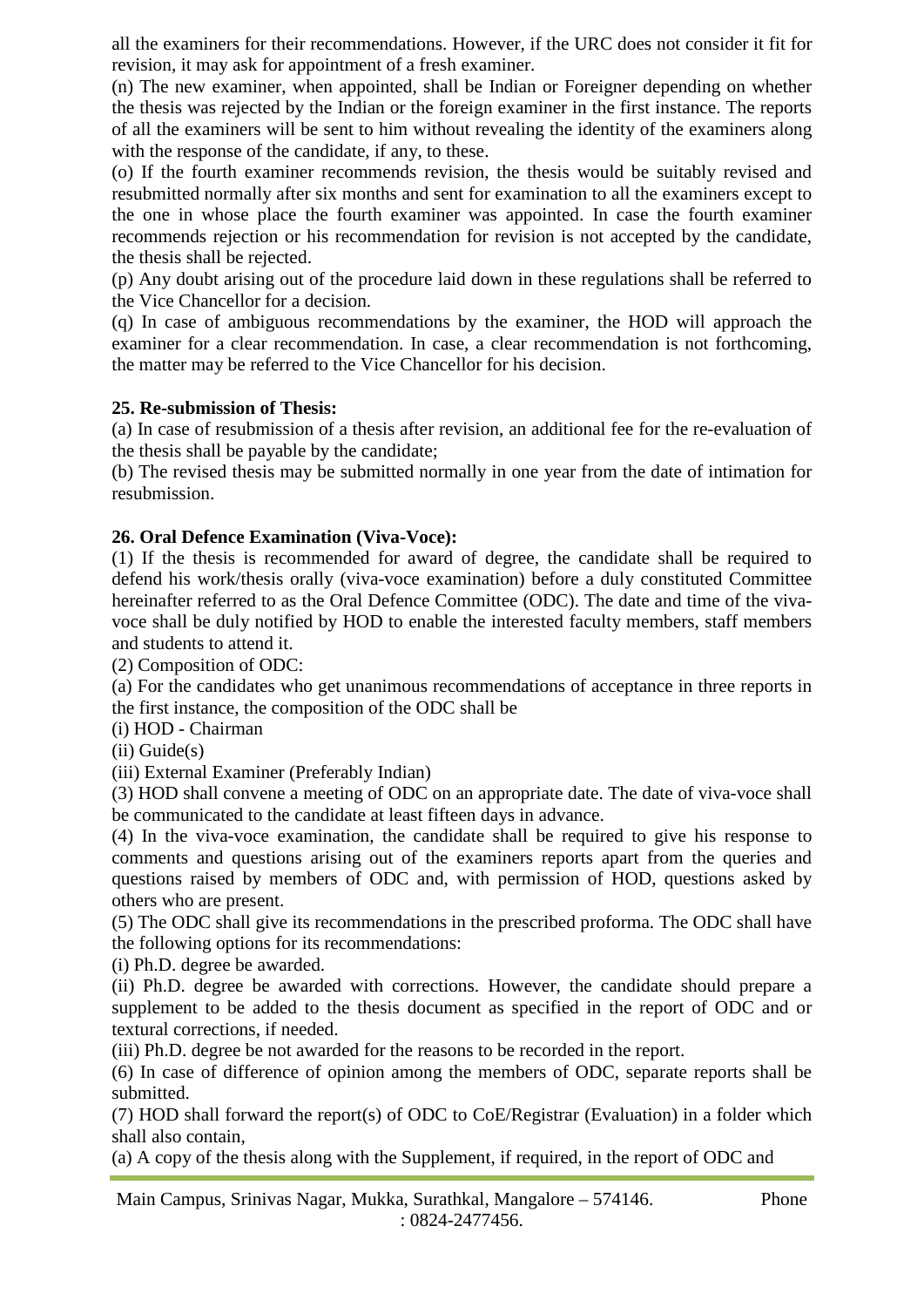(b) All the reports of the examiners of the thesis.

(8) CoE/Registrar (Evaluation) shall obtain the recommendations of the Standing Committee of URC on the report of ODC and its accompanying documents.

(9) The recommendations of the Standing Committee shall be submitted to the Vice-Chancellor for final decision, which shall be reported to URC and the Academic Council.

(10) If any other matter not explicitly provided herein or of an exceptional nature arises, it may be referred to the Vice Chancellor for his decision.

# **27. Attendance:**

For Ph.D. students on full time, the minimum requirement of attendance shall be the same as laid down in the Attendance Regulations for other students.

### **28. Passing Grades:**

For Ph.D. students, the minimum passing grade in each Course Units on ten point scale is  $B +$ i.e. Point 7.

#### **29. Cancellation of Registration:**

Registration of a candidate shall be cancelled in any one of the following eventualities, after due approval of the Vice-Chancellor:

(a) If his academic progress is found unsatisfactory in three consecutive monitoring reports.

(b) If he absents himself for a continuous period of six weeks without sanction of leave.

(c) If he withdraws from the Ph.D. programme and his request is duly forwarded by HOD

#### **30. Disciplinary Regulations:**

If a Ph.D. candidate is found to be involved in an act of misconduct, misbehaviour and/or indiscipline, disciplinary action will be taken by the University as per Regulations relating to maintenance of Discipline by students.

### **31. Award of Ph.D. Degree:**

(a) A Notification regarding the eligibility of the candidate for the award of Ph.D. degree in respective department of the University may be released by the CoE/Registrar (Evaluation), after the approval of the recommendation of the URC by the Vice Chancellor. However, the Ph.D. candidate shall be eligible for receiving of Ph.D. degree Certificate at University Convocation. The recommendations of the URC, have to be subsequently endorsed by the Academic Council. A provisional degree certificate may be issued by the Registrar (Evaluation) any time after Ph.D. notification on payment of prescribed Fees.

(b) On successful completion of the evaluation process and announcement of the award of the Ph.D., the URC shall submit a soft copy of the Ph.D. thesis to the University within a period of 30 days for onwards transmission to UGC for hosting the same in INFLIBNET, accessible to all authorities / University. Hard copy of the same will be placed in Central Library.

\*\*\*\*\*\*